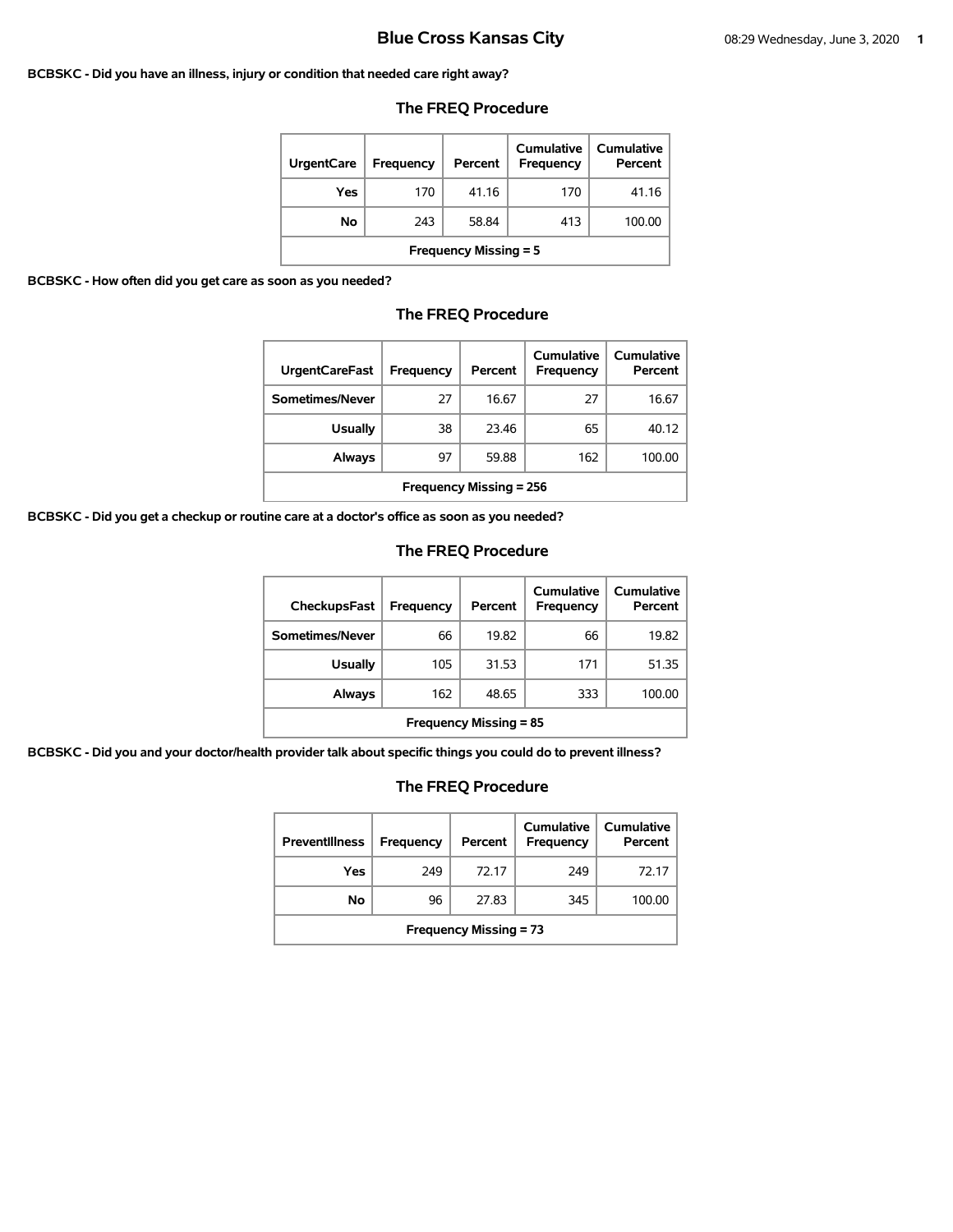### **BCBSKC - Did you and your doctor/health provider talk about starting or stopping a medication?**

### **The FREQ Procedure**

| <b>MedStartStop</b>           | Frequency | Percent | Cumulative<br>Frequency | Cumulative<br>Percent |  |
|-------------------------------|-----------|---------|-------------------------|-----------------------|--|
| Yes                           | 192       | 54.86   | 192                     | 54.86                 |  |
| No.                           | 158       | 45.14   | 350                     | 100.00                |  |
| <b>Frequency Missing = 68</b> |           |         |                         |                       |  |

**BCBSKC - Did you and your doctor/health provider talk about reasons you might want to take a medicine?** 

### **The FREQ Procedure**

| <b>MedDiscuss</b>              | Frequency | Percent | Cumulative<br>Frequency | <b>Cumulative</b><br>Percent |  |
|--------------------------------|-----------|---------|-------------------------|------------------------------|--|
| Yes                            | 180       | 94.24   | 180                     | 94.24                        |  |
| <b>No</b>                      | 11        | 5.76    | 191                     | 100.00                       |  |
| <b>Frequency Missing = 227</b> |           |         |                         |                              |  |

**BCBSKC - Did you and your doctor/health provider talk about reasons you might want to stop taking a medication?** 

### **The FREQ Procedure**

| <b>MedNoDiscuss</b>            | <b>Frequency</b> | Percent | <b>Cumulative</b><br>Frequency | <b>Cumulative</b><br>Percent |
|--------------------------------|------------------|---------|--------------------------------|------------------------------|
| Yes                            | 133              | 70.00   | 133                            | 70.00                        |
| No                             | 57               | 30.00   | 190                            | 100.00                       |
| <b>Frequency Missing = 228</b> |                  |         |                                |                              |

**BCBSKC - Did you and your doctor/health provider ask what you thought was best for you when discussing starting or stopping a medication?** 

| MedBestAsk                     | Frequency | Percent | Cumulative<br>Frequency | Cumulative<br>Percent |  |
|--------------------------------|-----------|---------|-------------------------|-----------------------|--|
| Yes                            | 138       | 73.40   | 138                     | 73.40                 |  |
| No                             | 50        | 26.60   | 188                     | 100.00                |  |
| <b>Frequency Missing = 230</b> |           |         |                         |                       |  |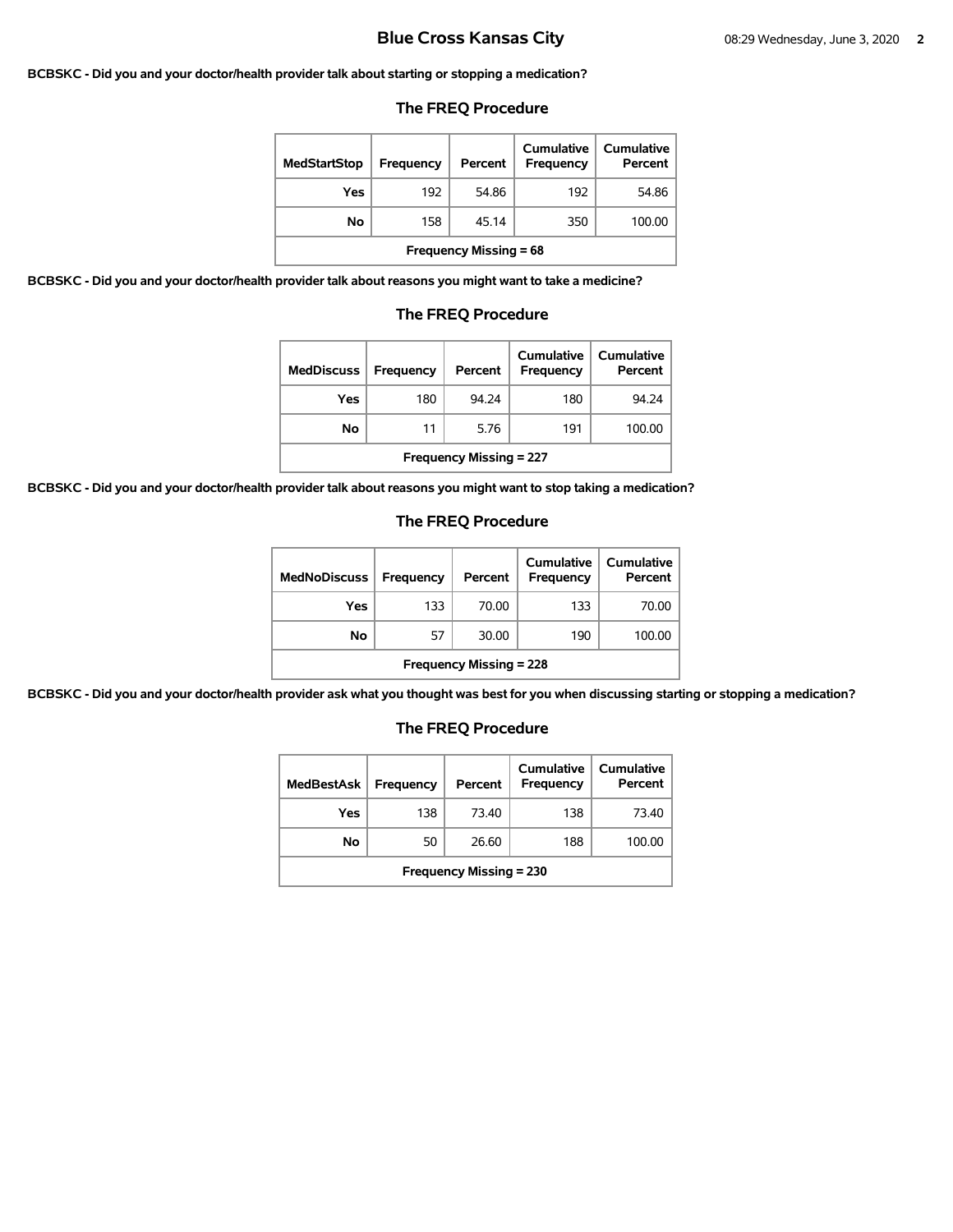### **BCBSKC - How would you rate your health care quality in the last six months?**

| CareRate                      | Frequency | Percent | Cumulative<br>Frequency | Cumulative<br>Percent |  |
|-------------------------------|-----------|---------|-------------------------|-----------------------|--|
| Bad                           | 31        | 8.86    | 31                      | 8.86                  |  |
| Good                          | 122       | 34.86   | 153                     | 43.71                 |  |
| Great                         | 197       | 56.29   | 350                     | 100.00                |  |
| <b>Frequency Missing = 68</b> |           |         |                         |                       |  |

### **The FREQ Procedure**

**BCBSKC - How often was it easy to get care, tests, or treatments you needed?** 

### **The FREQ Procedure**

| CareEasy                      | Frequency | Percent | Cumulative<br>Frequency | Cumulative<br>Percent |
|-------------------------------|-----------|---------|-------------------------|-----------------------|
| Sometimes/Never               | 35        | 10.03   | 35                      | 10.03                 |
| <b>Usually</b>                | 113       | 32.38   | 148                     | 42.41                 |
| Always                        | 201       | 57.59   | 349                     | 100.00                |
| <b>Frequency Missing = 69</b> |           |         |                         |                       |

**BCBSKC - How often did your doctor explain things in a way that was easy to understand?** 

# **The FREQ Procedure**

| <b>DrUnderstand</b>            | Frequency | Percent | Cumulative<br>Frequency | Cumulative<br>Percent |
|--------------------------------|-----------|---------|-------------------------|-----------------------|
| Sometimes/Never                | 16        | 5.19    | 16                      | 5.19                  |
| <b>Usually</b>                 | 46        | 14.94   | 62                      | 20.13                 |
| Always                         | 246       | 79.87   | 308                     | 100.00                |
| <b>Frequency Missing = 110</b> |           |         |                         |                       |

**BCBSKC - How often did your personal doctor listen to you?** 

# **The FREQ Procedure**

| <b>DrListen</b>                | Frequency | Percent | Cumulative<br>Frequency | Cumulative<br>Percent |  |
|--------------------------------|-----------|---------|-------------------------|-----------------------|--|
| Sometimes/Never                | 20        | 6.47    | 20                      | 6.47                  |  |
| <b>Usually</b>                 | 52        | 16.83   | 72                      | 23.30                 |  |
| Always                         | 237       | 76.70   | 309                     | 100.00                |  |
| <b>Frequency Missing = 109</b> |           |         |                         |                       |  |

**BCBSKC - How often did your personal doctor show respect for what you had to say?**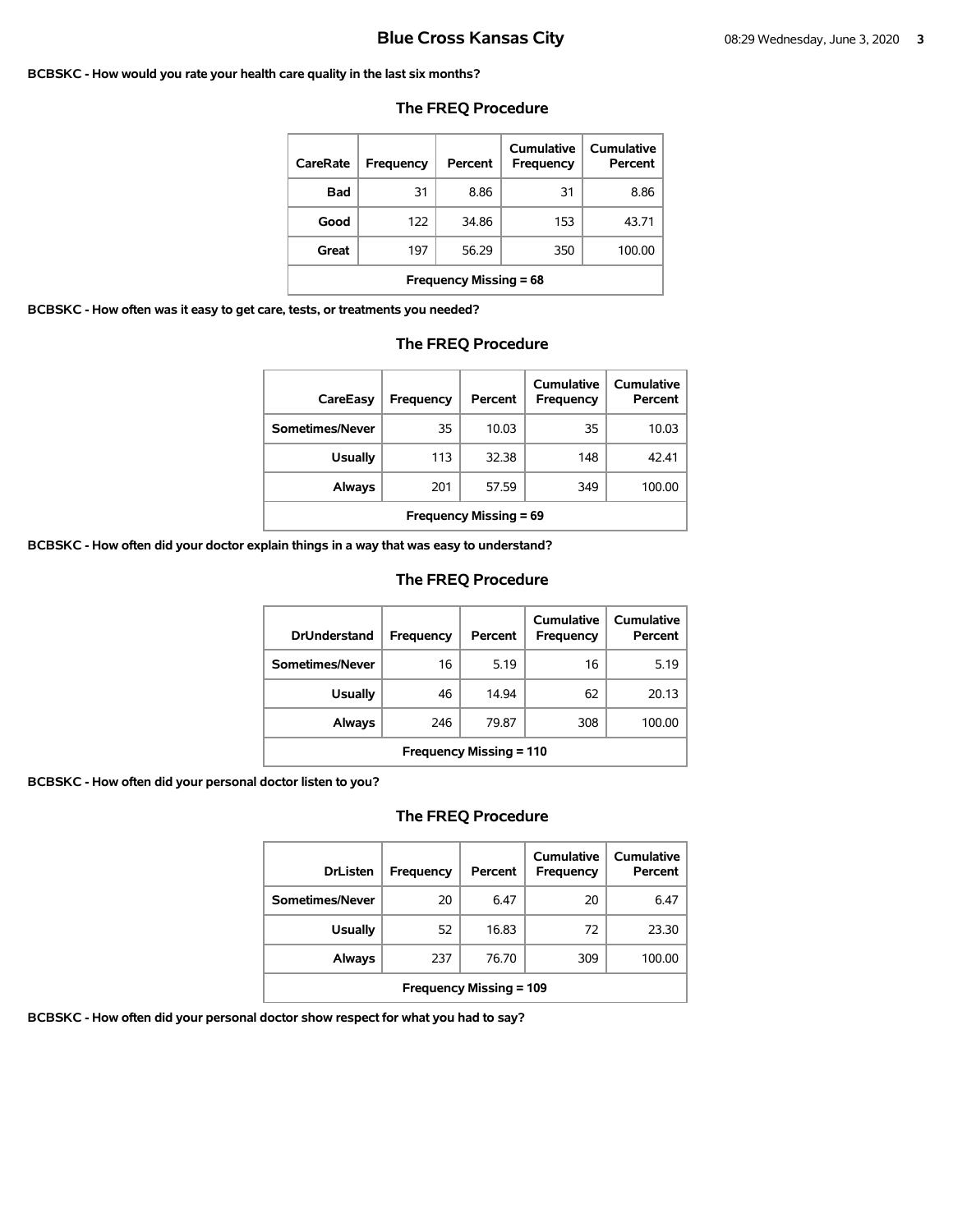| <b>DrRespect</b>               | Frequency | Percent | Cumulative<br>Frequency | Cumulative<br>Percent |  |
|--------------------------------|-----------|---------|-------------------------|-----------------------|--|
| Sometimes/Never                | 15        | 4.87    | 15                      | 4.87                  |  |
| <b>Usually</b>                 | 43        | 13.96   | 58                      | 18.83                 |  |
| Always                         | 250       | 81.17   | 308                     | 100.00                |  |
| <b>Frequency Missing = 110</b> |           |         |                         |                       |  |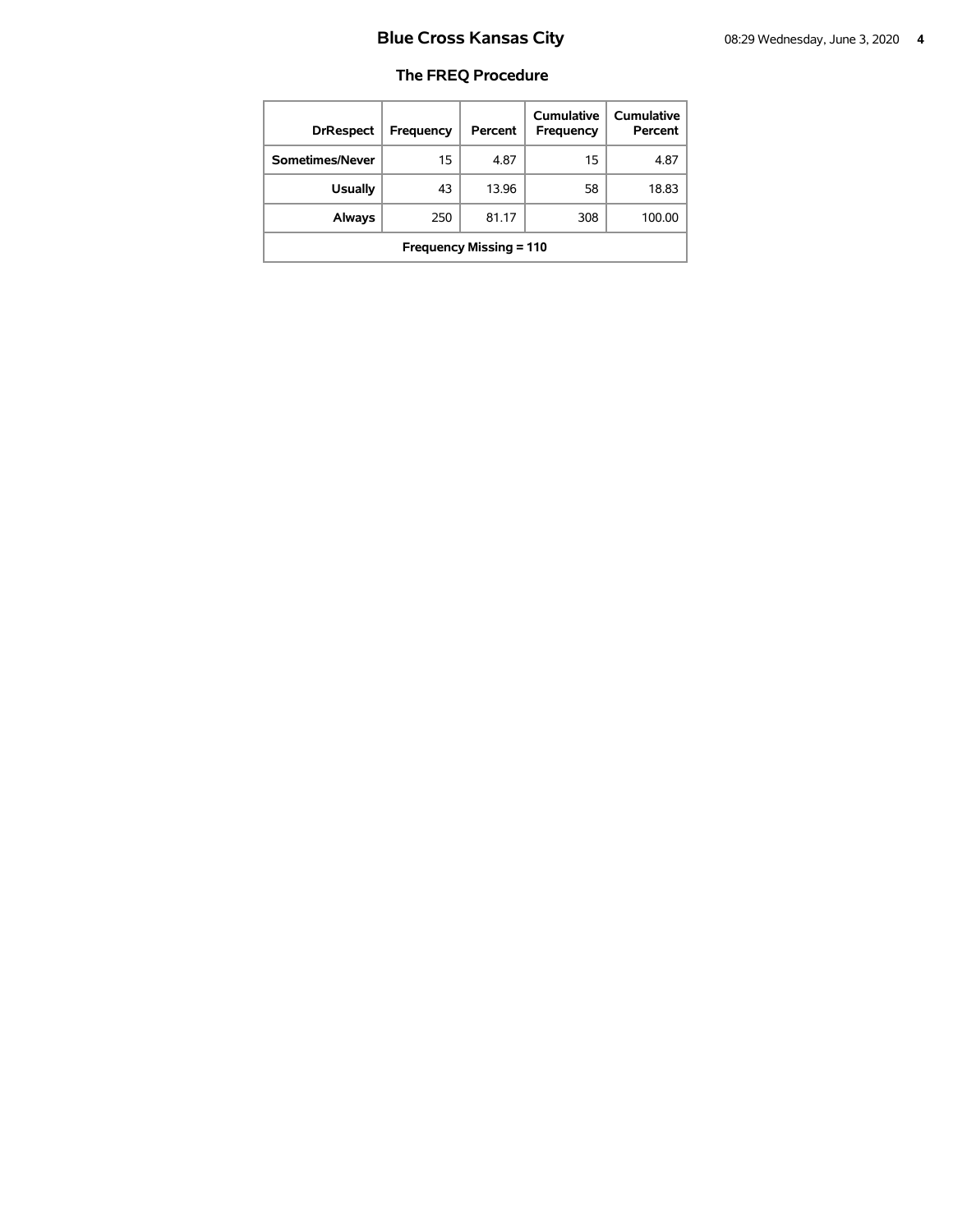### **BCBSKC - How often did your personal doctor spend enough time with you?**

| <b>DrTime</b>                  | Frequency | Percent | Cumulative<br>Frequency | Cumulative<br>Percent |  |
|--------------------------------|-----------|---------|-------------------------|-----------------------|--|
| Sometimes/Never                | 25        | 8.09    | 25                      | 8.09                  |  |
| <b>Usually</b>                 | 68        | 22.01   | 93                      | 30.10                 |  |
| Always                         | 216       | 69.90   | 309                     | 100.00                |  |
| <b>Frequency Missing = 109</b> |           |         |                         |                       |  |

## **The FREQ Procedure**

**BCBSKC - In the last six months, did you get care from another doctor or health provider other than your personal doctor?** 

| <b>The FREQ Procedure</b>                                                                                  |     |       |     |        |  |  |
|------------------------------------------------------------------------------------------------------------|-----|-------|-----|--------|--|--|
| Cumulative<br>Cumulative<br><b>CareMulti</b><br><b>Frequency</b><br>Percent<br><b>Frequency</b><br>Percent |     |       |     |        |  |  |
| Yes                                                                                                        | 218 | 71.48 | 218 | 71.48  |  |  |
| No                                                                                                         | 87  | 28.52 | 305 | 100.00 |  |  |
| <b>Frequency Missing = 113</b>                                                                             |     |       |     |        |  |  |

**BCBSKC - How often did your personal doctor seemed informed with care you received from other doctors or providers?** 

### **The FREQ Procedure**

| <b>DrInformedMultiDr</b>       | Frequency | Percent | Cumulative<br><b>Frequency</b> | Cumulative<br>Percent |  |
|--------------------------------|-----------|---------|--------------------------------|-----------------------|--|
| Sometimes/Never                | 42        | 19.63   | 42                             | 19.63                 |  |
| Usually                        | 60        | 28.04   | 102                            | 47.66                 |  |
| Always                         | 112       | 52.34   | 214                            | 100.00                |  |
| <b>Frequency Missing = 204</b> |           |         |                                |                       |  |

### **BCBSKC - How would you rate your personal doctor?**

| <b>DrRate</b>                 | Frequency | Percent | Cumulative<br><b>Frequency</b> | Cumulative<br>Percent |  |  |
|-------------------------------|-----------|---------|--------------------------------|-----------------------|--|--|
| <b>Bad</b>                    | 31        | 8.93    | 31                             | 8.93                  |  |  |
| Good                          | 88        | 25.36   | 119                            | 34.29                 |  |  |
| Great                         | 228       | 65.71   | 347                            | 100.00                |  |  |
| <b>Frequency Missing = 71</b> |           |         |                                |                       |  |  |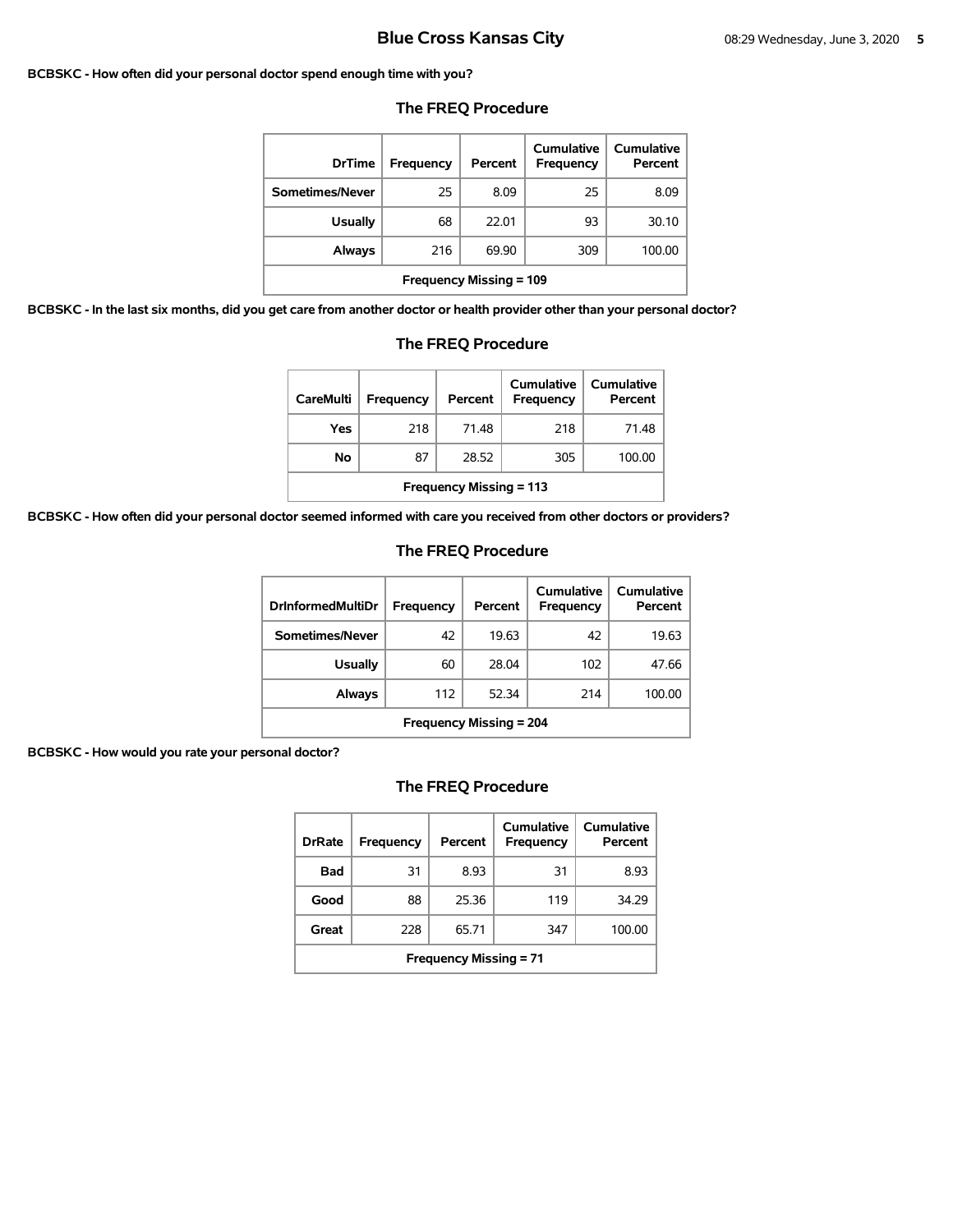### **BCBSKC - Did you visit a specialist?**

# **The FREQ Procedure**

| <b>Specialist</b>            | <b>Frequency</b> | Percent | Cumulative<br><b>Frequency</b> | Cumulative<br>Percent |  |
|------------------------------|------------------|---------|--------------------------------|-----------------------|--|
| Yes                          | 229              | 55.58   | 229                            | 55.58                 |  |
| No                           | 183              | 44.42   | 412                            | 100.00                |  |
| <b>Frequency Missing = 6</b> |                  |         |                                |                       |  |

**BCBSKC - How often did you get an appointment with a specialist as soon as you needed?** 

# **The FREQ Procedure**

| <b>SpecialistFast</b>          | Frequency | Percent | Cumulative<br>Frequency | Cumulative<br>Percent |  |
|--------------------------------|-----------|---------|-------------------------|-----------------------|--|
| Sometimes/Never                | 45        | 20.00   | 45                      | 20.00                 |  |
| <b>Usually</b>                 | 69        | 30.67   | 114                     | 50.67                 |  |
| Always                         | 111       | 49.33   | 225                     | 100.00                |  |
| <b>Frequency Missing = 193</b> |           |         |                         |                       |  |

**BCBSKC - How would you rate your specialist?** 

| <b>SpecialistRate</b>          | <b>Frequency</b> | Percent | Cumulative<br><b>Frequency</b> | Cumulative<br>Percent |  |
|--------------------------------|------------------|---------|--------------------------------|-----------------------|--|
| <b>Bad</b>                     | 17               | 7.69    | 17                             | 7.69                  |  |
| Good                           | 57               | 25.79   | 74                             | 33.48                 |  |
| Great                          | 147              | 66.52   | 221                            | 100.00                |  |
| <b>Frequency Missing = 197</b> |                  |         |                                |                       |  |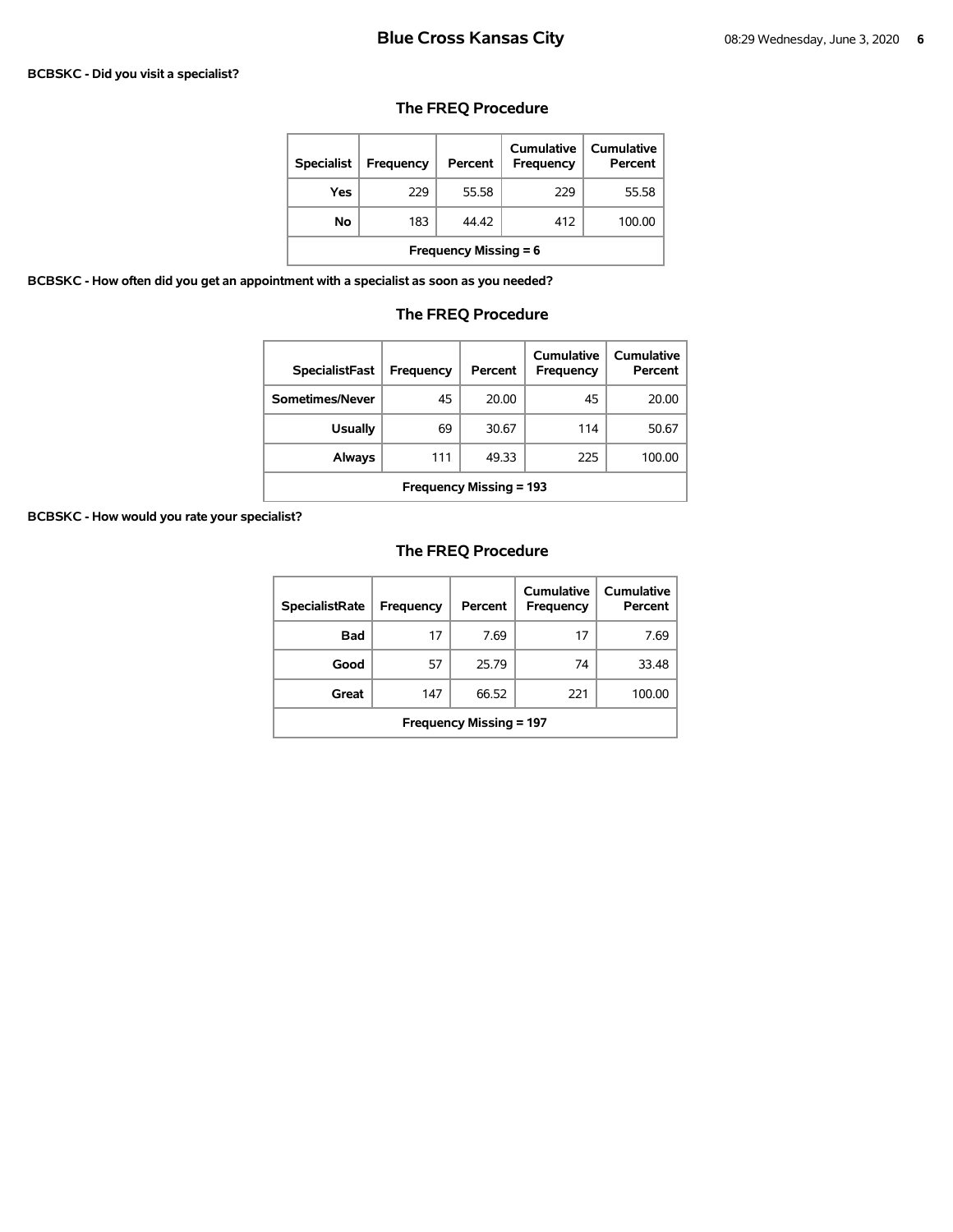### **BCBSKC - Did you get information or help from your health plan's customer services?**

# **The FREQ Procedure**

| CS                           | Frequency | Percent | Cumulative<br>Frequency | <b>Cumulative</b><br>Percent |  |
|------------------------------|-----------|---------|-------------------------|------------------------------|--|
| Yes                          | 118       | 28.71   | 118                     | 28.71                        |  |
| No                           | 293       | 71.29   | 411                     | 100.00                       |  |
| <b>Frequency Missing = 7</b> |           |         |                         |                              |  |

**BCBSKC - How often were you able to get information or help from your health plan's customer services?** 

### **The FREQ Procedure**

| <b>CSHelp</b>                  | Frequency | Percent | Cumulative<br><b>Frequency</b> | Cumulative<br>Percent |  |
|--------------------------------|-----------|---------|--------------------------------|-----------------------|--|
| Sometimes/Never                | 18        | 15.38   | 18                             | 15.38                 |  |
| <b>Usually</b>                 | 34        | 29.06   | 52                             | 44.44                 |  |
| <b>Always</b>                  | 65        | 55.56   | 117                            | 100.00                |  |
| <b>Frequency Missing = 301</b> |           |         |                                |                       |  |

**BCBSKC - How often were you treated with respect and courtesy by your health plan's customer services?** 

# **The FREQ Procedure**

| <b>CSRespect</b>               | Frequency | Percent | <b>Cumulative</b><br>Frequency | Cumulative<br>Percent |  |
|--------------------------------|-----------|---------|--------------------------------|-----------------------|--|
| Sometimes/Never                | 8         | 6.96    | 8                              | 6.96                  |  |
| <b>Usually</b>                 | 16        | 13.91   | 24                             | 20.87                 |  |
| Always                         | 91        | 79.13   | 115                            | 100.00                |  |
| <b>Frequency Missing = 303</b> |           |         |                                |                       |  |

**BCBSKC - Did you have to fill out any forms with your health plan?** 

| <b>Forms</b>                  | Frequency | Percent | Cumulative<br>Frequency | Cumulative<br>Percent |  |
|-------------------------------|-----------|---------|-------------------------|-----------------------|--|
| Yes                           | 111       | 27.34   | 111                     | 27.34                 |  |
| No                            | 295       | 72.66   | 406                     | 100.00                |  |
| <b>Frequency Missing = 12</b> |           |         |                         |                       |  |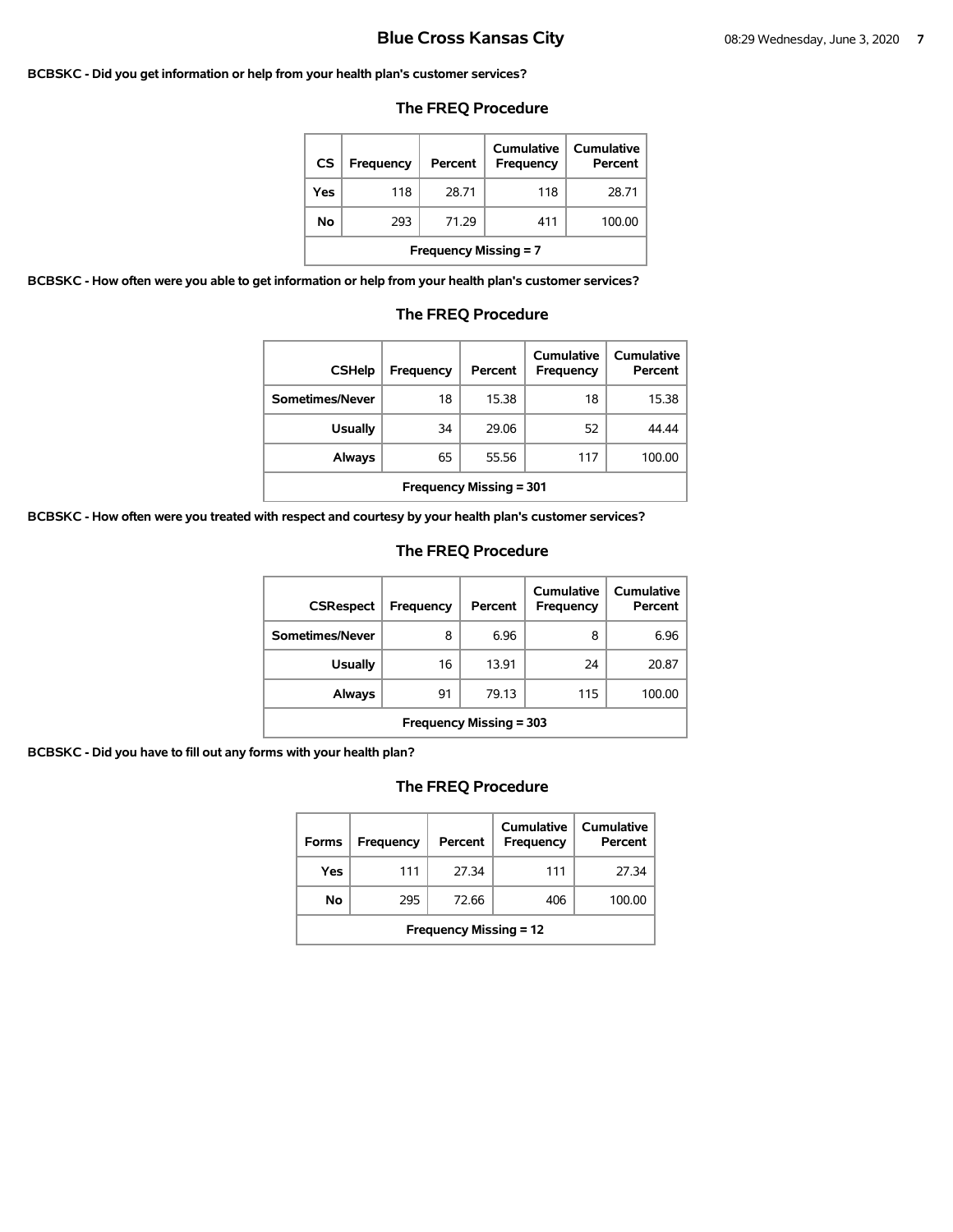### **BCBSKC - How often were forms from your health plan easy to fill out?**

| FormsEasy                      | Frequency | Percent | Cumulative<br>Frequency | <b>Cumulative</b><br>Percent |  |
|--------------------------------|-----------|---------|-------------------------|------------------------------|--|
| Sometimes/Never                | 17        | 15.60   | 17                      | 15.60                        |  |
| <b>Usually</b>                 | 41        | 37.61   | 58                      | 53.21                        |  |
| Always                         | 51        | 46.79   | 109                     | 100.00                       |  |
| <b>Frequency Missing = 309</b> |           |         |                         |                              |  |

# **The FREQ Procedure**

### **BCBSKC - How would you rate your health plan?**

| The FREQ Procedure |  |
|--------------------|--|
|--------------------|--|

| <b>PlanRate</b>              | Frequency | Percent | Cumulative<br><b>Frequency</b> | Cumulative<br>Percent |  |
|------------------------------|-----------|---------|--------------------------------|-----------------------|--|
| Bad                          | 57        | 13.87   | 57                             | 13.87                 |  |
| Good                         | 153       | 37.23   | 210                            | 51.09                 |  |
| Great                        | 201       | 48.91   | 411                            | 100.00                |  |
| <b>Frequency Missing = 7</b> |           |         |                                |                       |  |

**BCBSKC - In general, how woul you rate your overall health?** 

# **The FREQ Procedure**

| <b>OverallHealthRate</b>      | Frequency | Percent | Cumulative<br>Frequency | <b>Cumulative</b><br>Percent |
|-------------------------------|-----------|---------|-------------------------|------------------------------|
| <b>Excellent</b>              | 64        | 15.31   | 64                      | 15.31                        |
| <b>Very Good</b>              | 168       | 40.19   | 232                     | 55.50                        |
| Good                          | 144       | 34.45   | 376                     | 89.95                        |
| Fair                          | 33        | 7.89    | 409                     | 97.85                        |
| Poor                          | 3         | 0.72    | 412                     | 98.56                        |
| <b>Unknown/Did Not Answer</b> | 6         | 1.44    | 418                     | 100.00                       |

**BCBSKC - In general, how woul you rate your overall mental or emotional health?** 

| <b>MentalHealthRate</b>       | Frequency | Percent | Cumulative<br>Frequency | Cumulative<br>Percent |
|-------------------------------|-----------|---------|-------------------------|-----------------------|
| <b>Excellent</b>              | 116       | 27.75   | 116                     | 27.75                 |
| <b>Very Good</b>              | 156       | 37.32   | 272                     | 65.07                 |
| Good                          | 97        | 23.21   | 369                     | 88.28                 |
| Fair                          | 30        | 7.18    | 399                     | 95.45                 |
| Poor                          | 3         | 0.72    | 402                     | 96.17                 |
| <b>Unknown/Did Not Answer</b> | 16        | 3.83    | 418                     | 100.00                |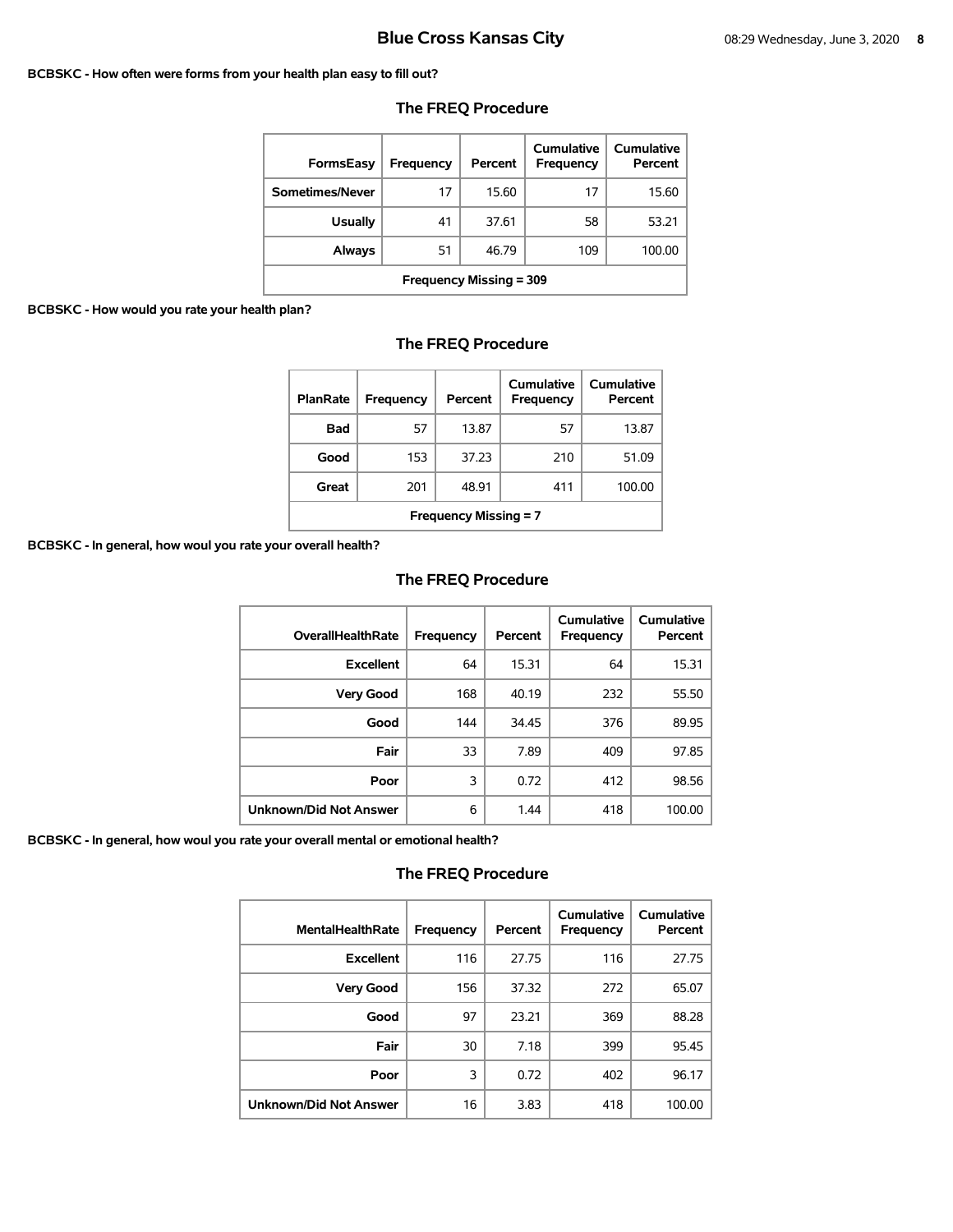### **BCBSKC - Did you look for info in written materials or on the internet about your plan?**

| <b>InternetLook</b> | Frequency | Percent | <b>Cumulative</b><br><b>Frequency</b> | Cumulative<br>Percent |
|---------------------|-----------|---------|---------------------------------------|-----------------------|
| Yes                 | 142       | 34.30   | 142                                   | 34.30                 |
| No                  | 272       | 65.70   | 414                                   | 100.00                |

### **The FREQ Procedure**

**Frequency Missing = 4** 

**BCBSKC - How often did written materials or the internet provide info you needed regarding your health plan?** 

| <b>InternetProvide</b>         | Frequency | Percent | Cumulative<br>Frequency | Cumulative<br>Percent |  |
|--------------------------------|-----------|---------|-------------------------|-----------------------|--|
| Sometimes/Never                | 45        | 31.69   | 45                      | 31.69                 |  |
| <b>Usually</b>                 | 56        | 39.44   | 101                     | 71.13                 |  |
| <b>Always</b>                  | 41        | 28.87   | 142                     | 100.00                |  |
| <b>Frequency Missing = 276</b> |           |         |                         |                       |  |

### **The FREQ Procedure**

**BCBSKC - Did you look for information on how much you would have to pay for a health service or health equipment?** 

### **The FREQ Procedure**

| <b>CostLook</b>              | Frequency | Percent | Cumulative<br>Frequency | <b>Cumulative</b><br>Percent |
|------------------------------|-----------|---------|-------------------------|------------------------------|
| Yes                          | 70        | 16.87   | 70                      | 16.87                        |
| Νo                           | 345       | 83.13   | 415                     | 100.00                       |
| <b>Frequency Missing = 3</b> |           |         |                         |                              |

**BCBSKC - How often did you find information on how much you would have to pay for a health service or health equipment?** 

| CostFind                       | Frequency | Percent | Cumulative<br>Frequency | <b>Cumulative</b><br>Percent |  |
|--------------------------------|-----------|---------|-------------------------|------------------------------|--|
| Sometimes/Never                | 27        | 38.57   | 27                      | 38.57                        |  |
| <b>Usually</b>                 | 18        | 25.71   | 45                      | 64.29                        |  |
| Always                         | 25        | 35.71   | 70                      | 100.00                       |  |
| <b>Frequency Missing = 348</b> |           |         |                         |                              |  |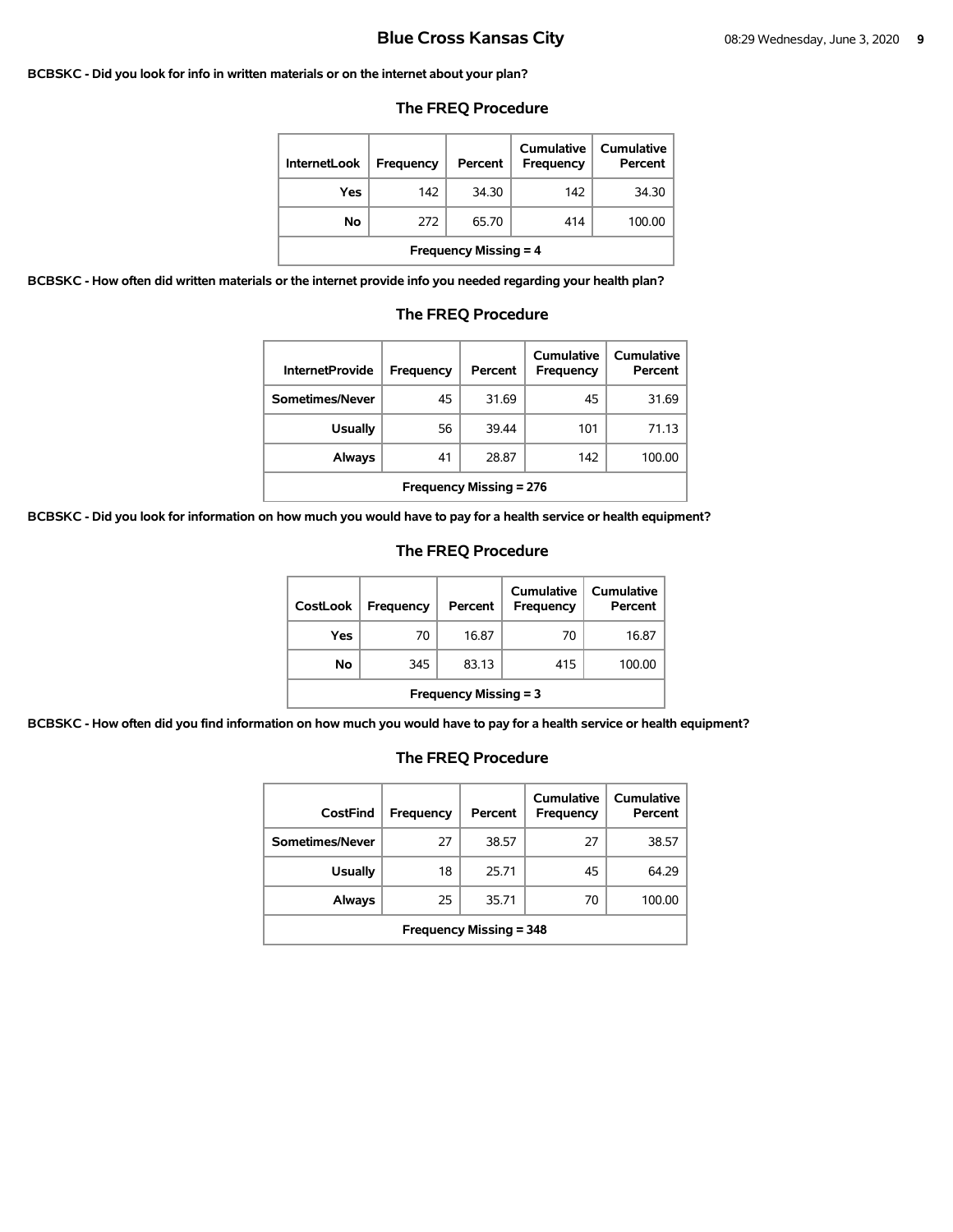### **BCBSKC - Did you look for information on how much you would have to pay for specific prescription medicines?**

### **The FREQ Procedure**

| <b>MedLook</b>               | Frequency | Percent | Cumulative<br>Frequency | Cumulative<br>Percent |
|------------------------------|-----------|---------|-------------------------|-----------------------|
| Yes                          | 67        | 16.14   | 67                      | 16.14                 |
| No                           | 348       | 83.86   | 415                     | 100.00                |
| <b>Frequency Missing = 3</b> |           |         |                         |                       |

**BCBSKC - How often were you able to find information on how much you would have to pay for specific prescription medicines?** 

| <b>MedFind</b>                 | Frequency | Percent | Cumulative<br>Frequency | Cumulative<br>Percent |  |  |
|--------------------------------|-----------|---------|-------------------------|-----------------------|--|--|
| Sometimes/Never                | 25        | 37.31   | 25                      | 37.31                 |  |  |
| <b>Usually</b>                 | 18        | 26.87   | 43                      | 64.18                 |  |  |
| <b>Always</b>                  | 24        | 35.82   | 67                      | 100.00                |  |  |
| <b>Frequency Missing = 351</b> |           |         |                         |                       |  |  |

# **The FREQ Procedure**

**BCBSKC - Did you file any claims for care to your health plan?** 

# **The FREQ Procedure**

| <b>ClaimsSend</b>             | <b>Frequency</b> | Percent | Cumulative<br><b>Frequency</b> | <b>Cumulative</b><br>Percent |  |
|-------------------------------|------------------|---------|--------------------------------|------------------------------|--|
| Yes                           | 210              | 57.69   | 210                            | 57.69                        |  |
| Νo                            | 154              | 42.31   | 364                            | 100.00                       |  |
| <b>Frequency Missing = 54</b> |                  |         |                                |                              |  |

**BCBSKC - How often were claims for care to your health plan handled quicly?** 

# **The FREQ Procedure**

| <b>ClaimsQuick</b>             | Frequency | Percent | Cumulative<br>Frequency | Cumulative<br>Percent |  |
|--------------------------------|-----------|---------|-------------------------|-----------------------|--|
| Sometimes/Never                | 8         | 4.17    | 8                       | 4.17                  |  |
| Usually                        | 72        | 37.50   | 80                      | 41.67                 |  |
| Always                         | 112       | 58.33   | 192                     | 100.00                |  |
| <b>Frequency Missing = 226</b> |           |         |                         |                       |  |

**BCBSKC - How often were claims for care to your health plan handled correctly?** 

| <b>ClaimsCorrect</b>           | <b>Frequency</b> | Percent | Cumulative<br>Frequency | Cumulative<br>Percent |  |
|--------------------------------|------------------|---------|-------------------------|-----------------------|--|
| Sometimes/Never                | 8                | 4.44    | 8                       | 4.44                  |  |
| <b>Usually</b>                 | 52               | 28.89   | 60                      | 33.33                 |  |
| Always                         | 120              | 66.67   | 180                     | 100.00                |  |
| <b>Frequency Missing = 238</b> |                  |         |                         |                       |  |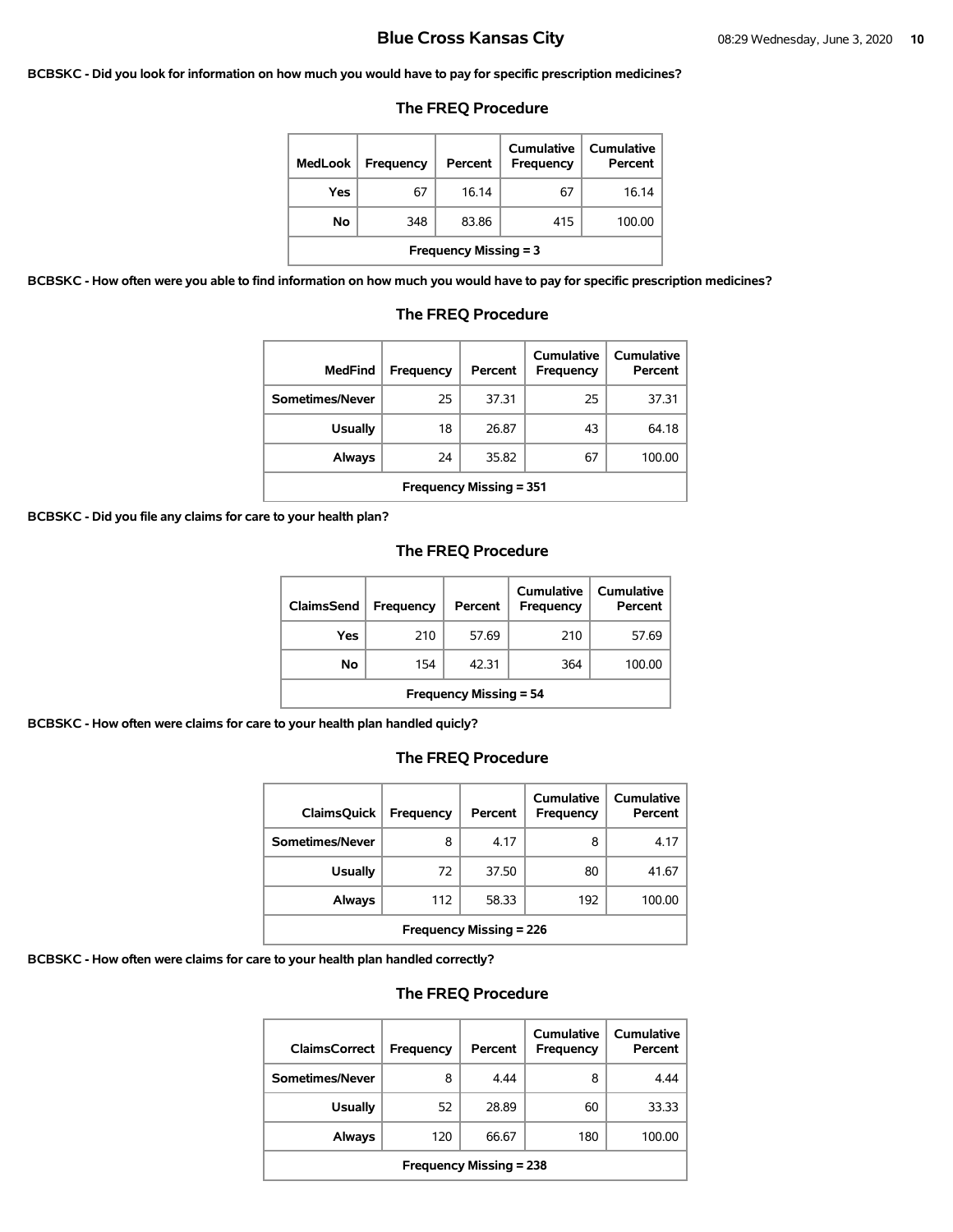### **BCBSKC - Do you now smoke cigarettes or use tobacco every day, some days, or not at all?**

# **The FREQ Procedure**

| <b>Smoke</b>                   | <b>Frequency</b> | Percent | Cumulative<br>Frequency | Cumulative<br>Percent |  |
|--------------------------------|------------------|---------|-------------------------|-----------------------|--|
| Yes                            | 28               | 73.68   | 28                      | 73.68                 |  |
| No                             | 10               | 26.32   | 38                      | 100.00                |  |
| <b>Frequency Missing = 380</b> |                  |         |                         |                       |  |

**BCBSKC - How often were you advised to quit smoking or using tobacco by your doctor/health provider?** 

# **The FREQ Procedure**

| <b>SmokeAdvice</b>             | <b>Frequency</b> | Percent | Cumulative<br><b>Frequency</b> | Cumulative<br>Percent |  |
|--------------------------------|------------------|---------|--------------------------------|-----------------------|--|
| Sometimes/Never                | 17               | 45.95   | 17                             | 45.95                 |  |
| <b>Usually</b>                 | 9                | 24.32   | 26                             | 70.27                 |  |
| <b>Always</b>                  | 11               | 29.73   | 37                             | 100.00                |  |
| <b>Frequency Missing = 381</b> |                  |         |                                |                       |  |

**BCBSKC - How often was medication recommended to help quit smoking/tobacco products by your doctor/health provider?** 

| <b>SmokeMedicine</b>           | <b>Frequency</b> | Percent | Cumulative<br>Frequency | Cumulative<br>Percent |  |
|--------------------------------|------------------|---------|-------------------------|-----------------------|--|
| Sometimes/Never                | 28               | 73.68   | 28                      | 73.68                 |  |
| <b>Usually</b>                 | 5                | 13.16   | 33                      | 86.84                 |  |
| Always                         | 5                | 13.16   | 38                      | 100.00                |  |
| <b>Frequency Missing = 380</b> |                  |         |                         |                       |  |